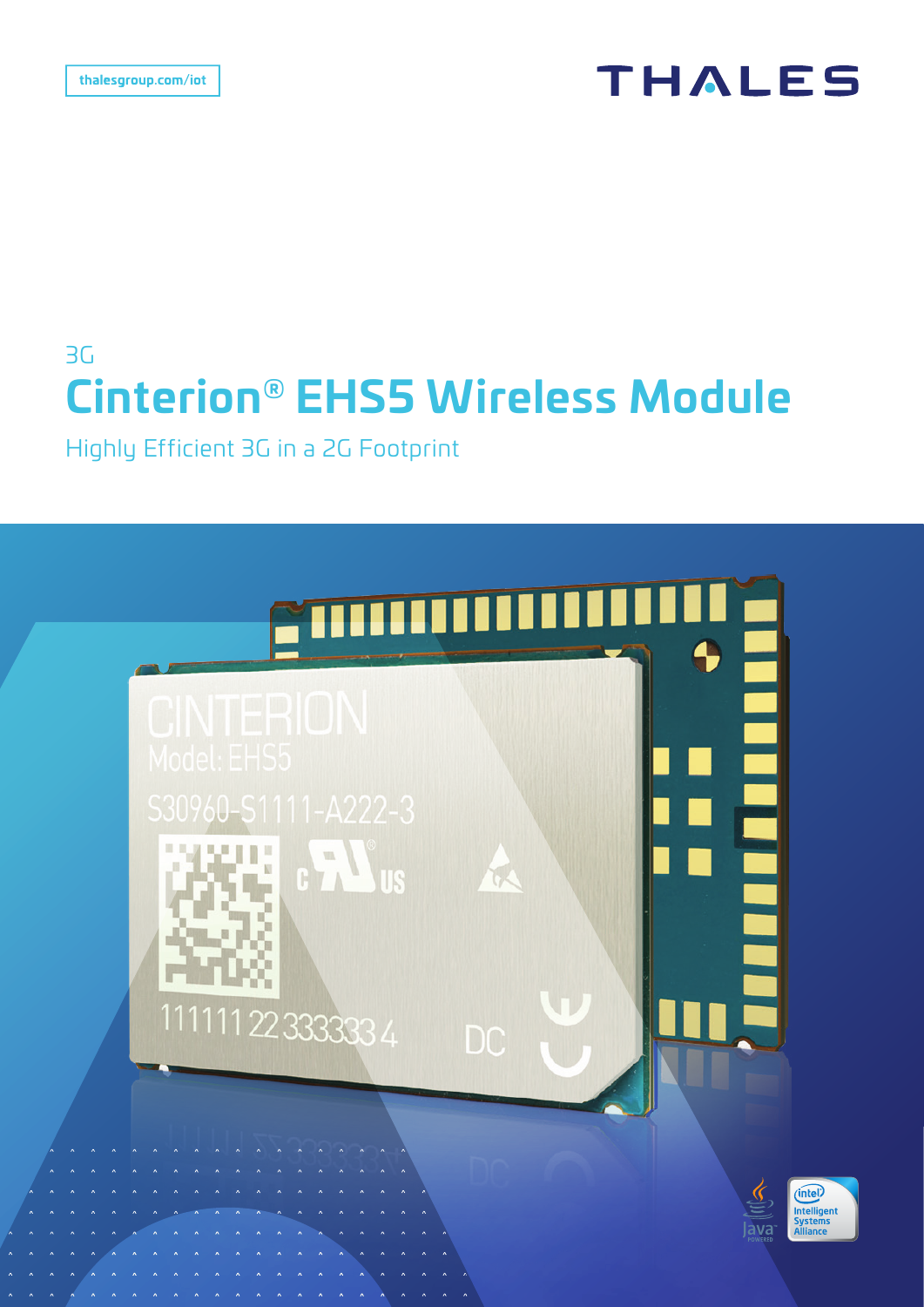# **Cinterion® EHS5 Wireless Module**

Highly Efficient 3G in a 2G Footprint





The Cinterion EHS5 module represents a milestone in embedded Java machine-to-machine (M2M) communication, offering smart connectivity for industrial applications.

EHS5 delivers highly efficient 3G communication in an ultra-compact footprint. EHS5 is an ideal solution for M2M applications moving to 3G technology with a focus on longlasting, futureproof and cost efficient M2M applications. Offering a backward and forward compatible footprint, its multi design capability offers seamless migration and unmatched flexibility to choose frequency bands and global roaming whenever needed.

The platform incorporates an improved Java concept using Multi MIDlet Java execution to simultaneously host and run multiple applications and protocols. An extended security concept with the latest TLS/DTLS engine provides secure and reliable TCP/IP connectivity while an enriched internal flash file system enables free of charge firmware updates over-the-air (FOTA) when required. Sophisticated sandbox modeling and layered architectures simplify device management (DM) and separate mobile network operator approvals from application code development, allowing simultaneous progress of both phases for a shorter time to market.

Powered by Intel's latest HSPA baseband, the next generation of the award-winning Industrial platform features high speed data communication with 7.2 Mbps (max) in the downlink and 5.76 Mbps (max) in the uplink.

The tiny EHS5 comes in Thales M2M's unique LGA (Land Grid Array) package perfectly suited to the manufacturing needs of small, high-volume M2M devices with a focus on reliable and efficient processes. EHS5 supports voice and data communication and best in class low power consumption incorporated with common industrial interfaces such as USB and serial interfaces.

EHS5 is available in two variants: EHS5-US (850/1900 MHz) for North America, and EHS5-E (900/2100 MHz) for the rest of the world.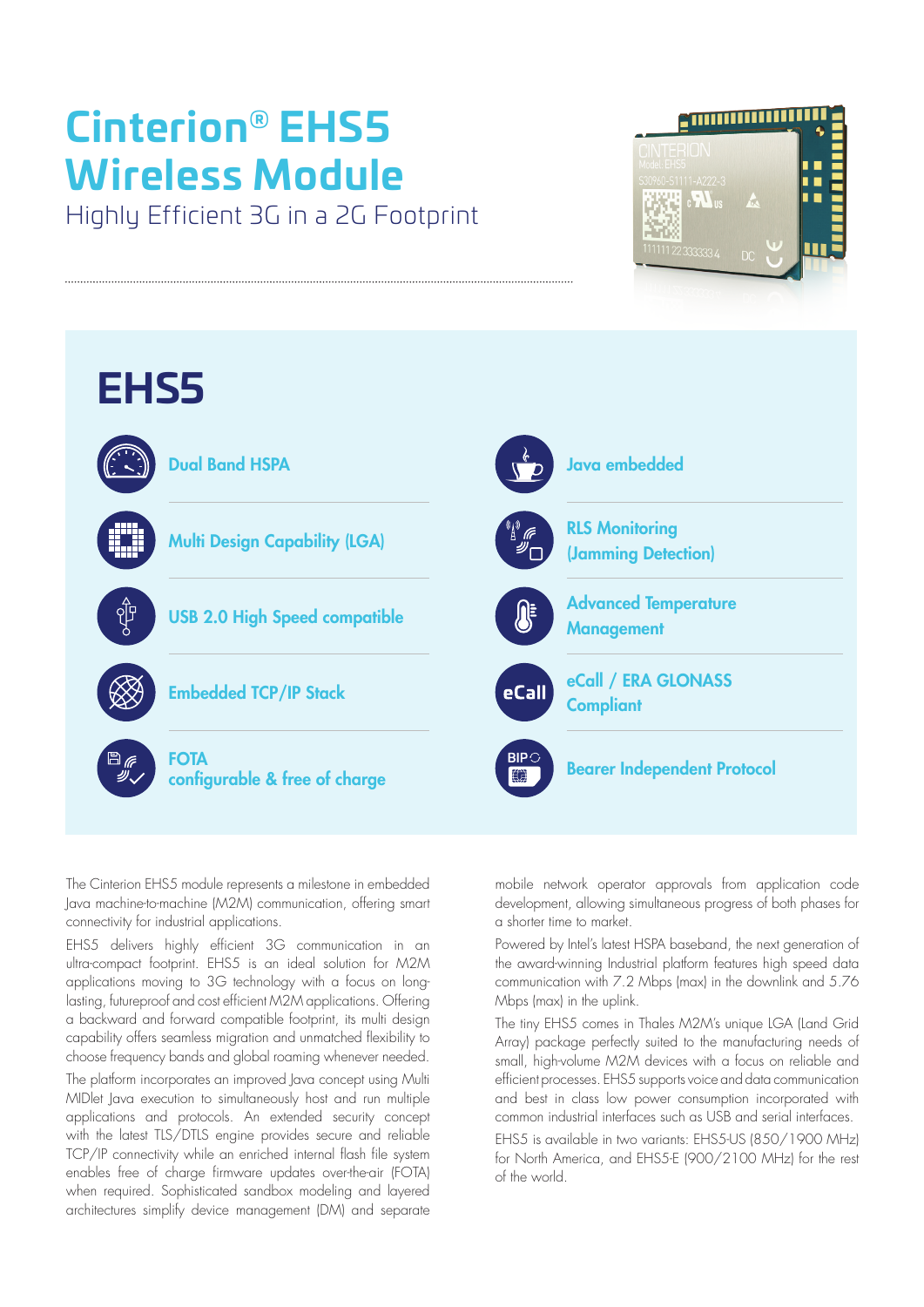## Perfect M2M at Minimal Footprint



#### BIP (Bearer Independent Protocol)

BIP secures broadband speed to eUICC (MIM / classic) to enable On-Demand Provision Service (OPS) and Remote Application Management by direct communication between eUICC and network based on internal TCP/IP stack. As a result it enables instant data connectivity on 1st use of a device, as well as a flexible mobile subscription throughout the lifecycle and a reduced number of customer device variants.

#### eCall/ ERA glonass

Equipped with high performance e-call/GLONASS, the EHS5 platform is already prepared to meet the comprehensive requirements of the European eCall and ERA-GLONASS initiatives to bring rapid assistance to motorists involved in a collision.

#### JavaTM

Java offers easy and fast application development, a broad choice of tools, high code reusability, easy maintenance, a proven security concept, on-device debugging as well as multithreading programming and program execution.

### Thales M2M Support includes:

- **Personal design-in consulting for hardware and** software
- **Extensive RF test capabilities**
- **I** GCF/PTCRB conform pretests to validate approval readiness
- Regular training workshops



Local engineers, a competent helpdesk, a dedicated team of R&D specialists and an advanced development center are the hallmarks of our leading support offer.

## Cinterion® EHS5 Features

### General Features

- **3GPP Rel.7 Compliant Protocol Stack**
- Dual-Band UMTS (WCDMA/FDD) EHS5-E: 900 and 2100 MHz EHS5-US: 850 and 1900 MHz
- **Dual-Band GSM** EHS5-E: 900 and 1800 MHz EHS5-US: 850 and 1900 MHz
- **I** SIM Application Toolkit, Class 3, with BIP and RunAT support
- **3GPP & Russian eCall support**
- **F** Embedded IP stack
- **Control via standardized and extended AT commands** (Hayes, TS 27.007 and 27.005)
- **TCP/IP stack access via AT command and transparent** TCP/UDP services
- Secure Connection with TLS/DTLS
- Internet Services TCP/UDP server/client, DNS, Ping, HTTP client
- **Supply voltage range 3.1 4.5 V, highly optimized for** minimal power consumption
- **LGA66** soldering mount, MSL4
- Dimension:  $27.6 \times 18.8 \times 2.2$  mm
- Veight: 2.7 g
- **I** Operating Temperature: -40 °C to +90 °C

#### **Specifications**

- HSDPA Cat.8 / HSUPA Cat.6 data rates DL: max. 7.2 Mbps, UL: max. 5.76 Mbps
- **I** EDGE Class 12 data rates DL: max. 237 kbps, UL: max. 237 kbps
- GPRS Class 12 data rates DL: max. 85.6 kbps, UL: max. 85.6 kbps
- **CSD** data transmission up to 9.6 kbps, V.110, nontransparent
- **I** SMS text and PDU mode, cell broadcast
- High quality voice support for handset, headset and hands-free operation
- **I** Integrated TTY modem
- Speech codec: FR, HR, EFR and AMR